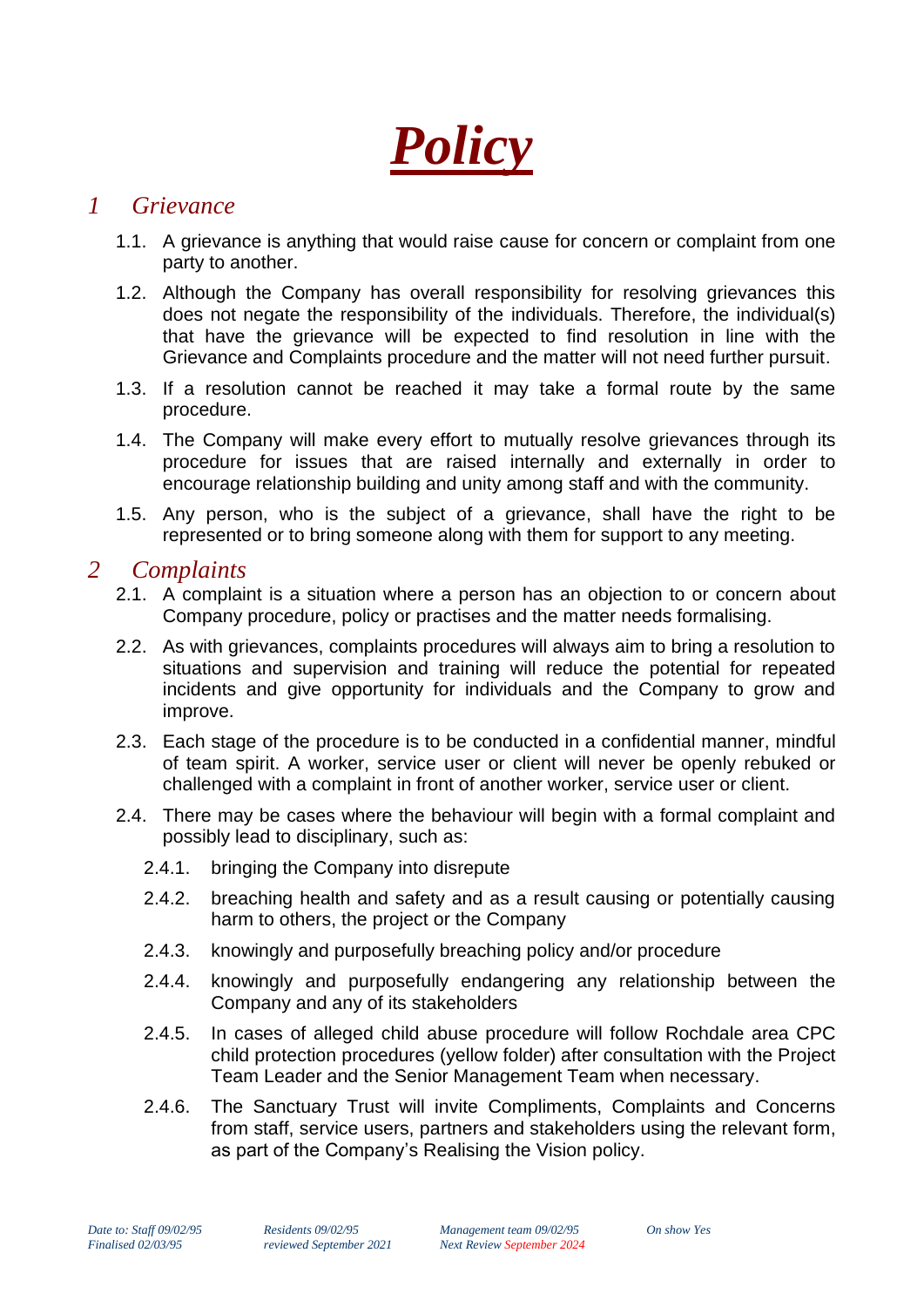# *3 Disciplinary*

- 3.1. This policy and its procedures are used to promote order and to bring into correction service users in line with other policies and procedures.
- 3.2. When a service user does not come under order or into correction this policy and its procedures will set out the principles and guidelines for the removal of disorder by disciplinary action.
- 3.3. All formal complaints and disciplinary meetings will take the form of a supervision meeting using the supervision template and will note the formal action taken (if any) such as change to stage service user is on, warnings, notices or termination of licence etc.
- 3.4. Conduct often referred to as gross misconduct may warrant summary eviction (i.e. eviction without notice). This may include but is not limited to: -
	- 3.4.1. Theft, fraud and deliberate falsification of records;
	- 3.4.2. physical violence;<br>3.4.3. Serious bullying of
	- Serious bullying or harassment;
	- 3.4.4. Deliberate damage to property;
	- 3.4.5. Serious insubordination;
	- 3.4.6. Misuse of the organisation's property, facilities or name;
	- 3.4.7. Bringing the organisation into serious disrepute;
	- 3.4.8. Serious incapability brought on by alcohol or illegal drugs;
	- 3.4.9. Serious negligence which causes or might cause unacceptable loss, damage or injury;
	- 3.4.10. Serious infringement of health and safety rules;
- 3.5. Any person being suspected of misconduct where the evidence is not clear may be asked to leave the premises during investigation.